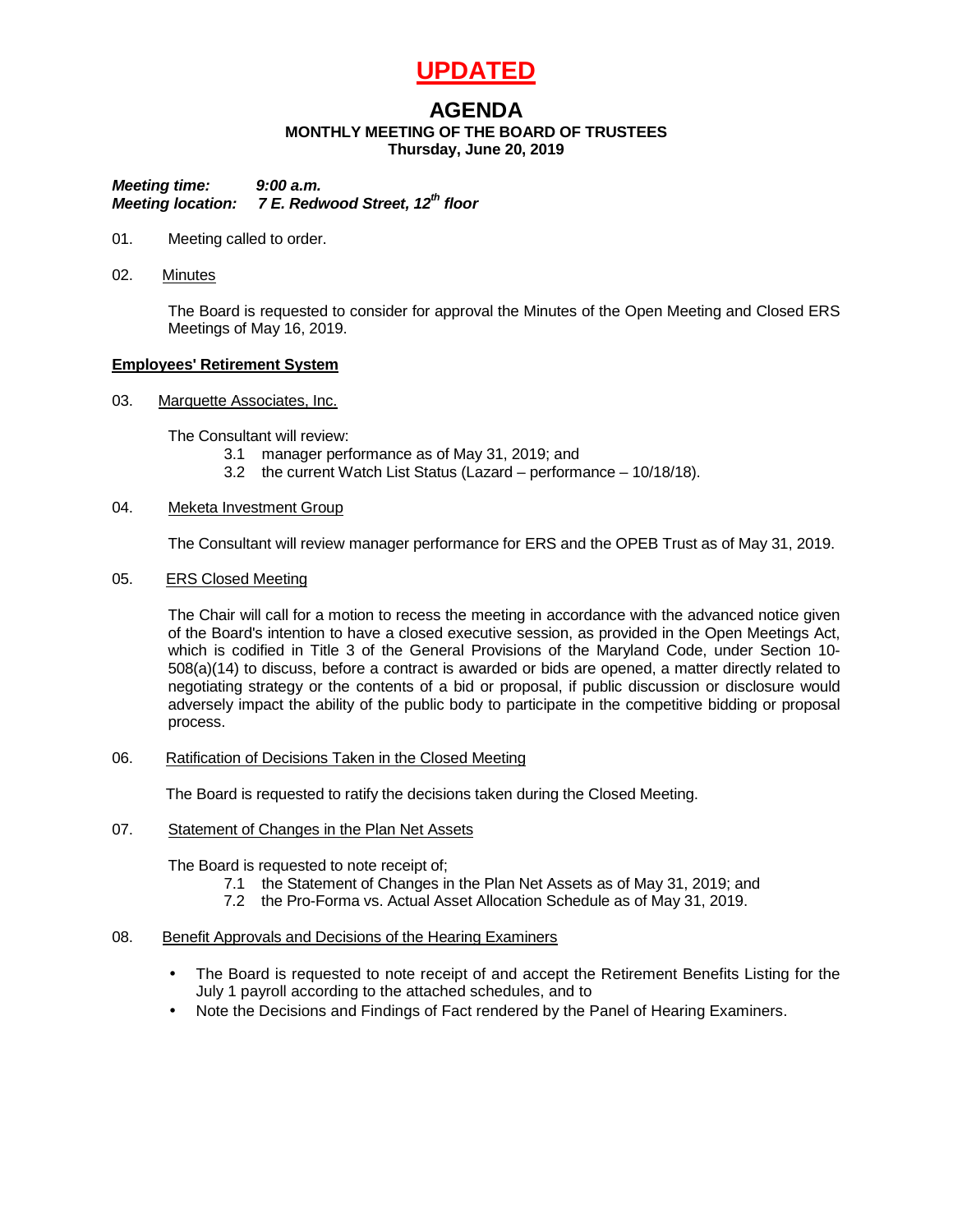# 09. Project Status Report

The Executive Director will update the Board on various projects.

- Manager contracts  $\epsilon$
- Administrative expenses
- **Staffing**
- Actuarial Firm RFP
- Scanning Project

#### 10. ERS Cash Flow Projections

- The Board is requested to note receipt of and accept the ERS Cash Flow Projection Schedule.
- The Accounting Manager will discuss with the Board.  $\epsilon$
- 11. ROUTINE ITEMS (To be acted upon collectively)

The Board is requested to collectively note receipt of the following items:<br>11.1 Trustee Educational Conferences & Program infor

- Trustee Educational Conferences & Program information.
	- 11.2 System Comparison Chart

#### **12. Elected Officials' Retirement System**

12.1 Marquette Associates, Inc.

The Consultant will review:

- 12.1.1 manager performance as of May 31, 2019; and
- 12.1.2 the Pro-Forma vs. Actual Asset Allocation Schedules as of May 31, 2019.

# 12.2 Statement of Changes in the Plan Net Assets

The Board is requested to note receipt of the Statement of Changes in the Plan Net Assets as of May 31, 2019.

#### 12.3 EOS Cash Flow Projections

- The Board is requested to note receipt of and accept the EOS Cash Flow Projection ä. Schedule.
- The Accounting Manager will discuss with the Board.

## **13. Retiree Benefits ("OPEB") Trust**

13.1 Marquette Associates, Inc.

The Consultant will review:

- 13.1.1 manager performance as of May 31, 2019; and
- 13.1.2 the Pro-Forma vs. Actual Asset Allocation Schedules as of May 21, 2019.

#### *Revised / Printed: 6/19/19 12:16 PM*